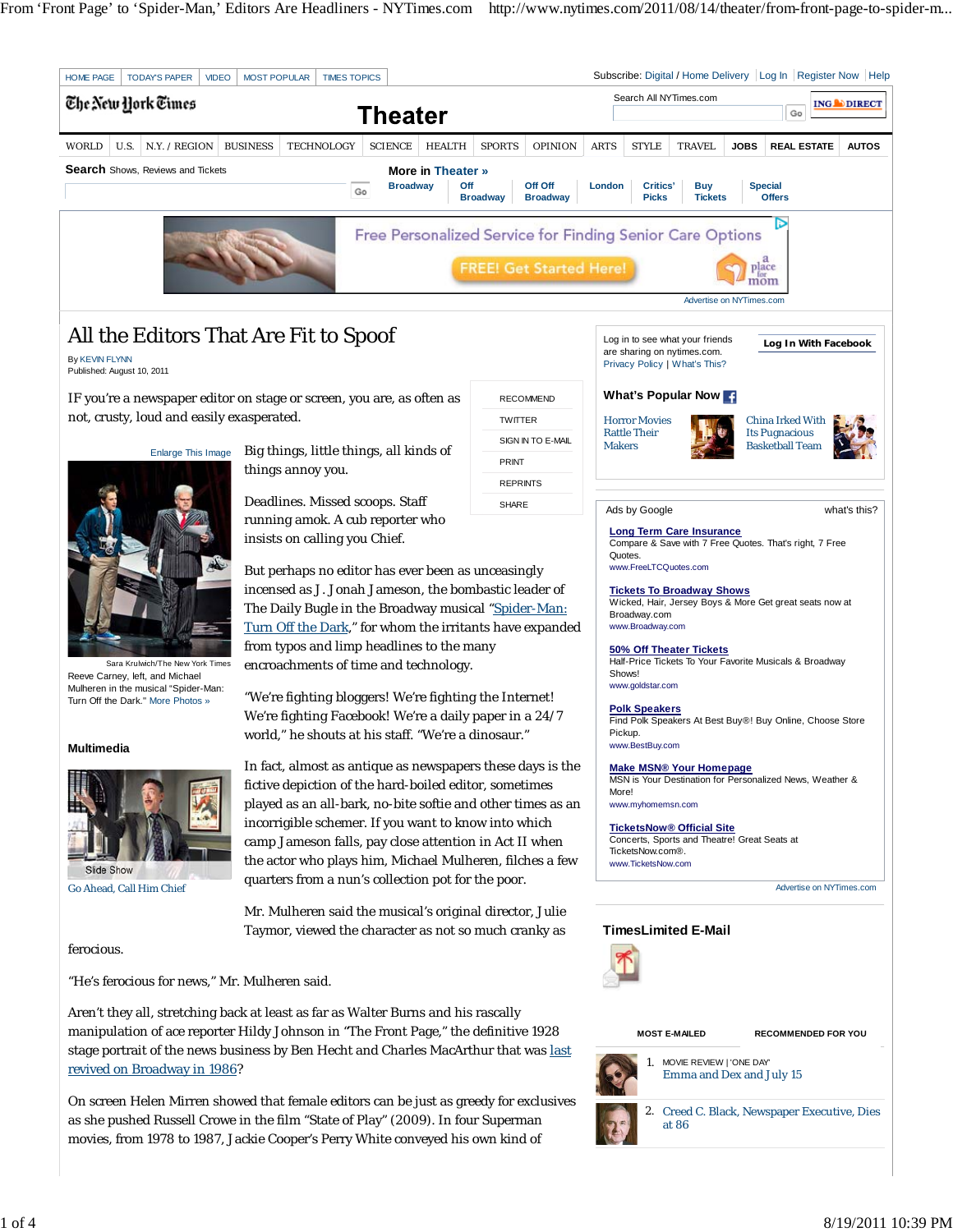avuncular insatiability for scoops, as did Jason Robards playing the real thing, Ben Bradlee, in "All the President's Men" (1976).

"You guys are probably pretty tired, right?" Mr. Robards asks his charges, Bob Woodward (Robert Redford) and Carl Bernstein (Dustin Hoffman), as they pursue Richard M. Nixon. "Well, you should be. Go on home, get a nice hot bath. Rest up — 15 minutes. Then get your [expletive] back in gear. We're under a lot of pressure, you know, and you put us there. Nothing's riding on this except the, uh, First Amendment to the Constitution, freedom of the press and maybe the future of the country."

Jameson's white whale is nothing quite so noble as the truth. Even in a show so focused on acrobatic flying and elaborate sets, Jameson, or J. J. as he's called, wants what he always wants: pictures of Spider-Man, lots of them, preferably in some incriminating tête-à-tête with the Green Goblin.

"Don't come back empty-handed, Parker, or you're fired," he yells at one point to Peter Parker, the cub photographer with an uncanny ability to capture the web-swinging hero in action.

In real life newsrooms are tamer these days, even at the tabloids. Reporters eat salad and don't smoke. No one ever yells, "Get me rewrite!"

J. J., though, is from an era when the typewriters clattered and newspapermen often kept a bottle in their desk. In the musical it is also somehow an era overtaken by the Internet, an anachronism that Mr. Mulheren posits should not be too unsettling to an audience that has already chosen a musical "where a man wears a red and blue suit and turns into a spider."

There have certainly been more serious takes on the editor-reporter relationship onstage. Tracey Scott Wilson's 2003 play "The Story" explored how issues of race affect that dynamic in a fictional account that bore a resemblance to the Janet Cooke incident of 1980, in which a Washington Post reporter was found to have largely fabricated a prizewinning story.

In coming months two new plays about newspapers are set to open in New York. "The Wood" by Dan Klores examines the life of Mike McAlary, the Pulitzer-Prize-winning columnist with the whisk-broom mustache who himself seemed to have stepped right out of "The Front Page."

Mr. Klores said his play, which opens on Sept. 8 at the Rattlestick Playwrights Theater, would revisit, among other things, Mr. McAlary's relationship with his editors, including Jim Willse, who edited him at The Daily News, and John Cotter, who shepherded him at Newsday and The New York Post.

"It's a relationship that has to be built on mutual fervor, love of winning, trust and respect," Mr. Klores said.

In January "CQ/CX," a play by Gabe McKinley that is reminiscent of the Jayson Blair reporting scandal at The New York Times, will begin previews at the Atlantic Theater Company. Mr. McKinley said the editors he depicts are composites, but some of their tics will resemble those of the folks who managed the Times newsroom in the years before Mr. Blair resigned in 2003.

"There's a real emphasis by the editors to push the envelope and get stories," said Mr. McKinley, who once worked at The Times as a news assistant.

For the most part, though, newspaper editors in movies and plays almost never work for The Times. "You might as well work in a bank," sniffs one Chicago newspaperman in "The Front Page."

Actually, there are more than a few ruffians in this newsroom who bellow like longshoremen at deadline. But the enduring image of the editor at The Times is that of



3. Amid Skepticism, Debt Panel Is Pressed for

a Deal

ADVERTISEMENTS

nytimes.com/ *Imagazine* 

The Women's Fashion Issue nytimes.com/tmagazine

## cus Multimedia highlights delivered to your in-box. The New Hork Times **SIGN UP TODAY**

Ads by Google **by Coogle Ads** by Google **what's this?** 

# **Help Somalia**

Help CARE get emergency supplies to those in need. Donate today!

my.CARE.org/HornofAfrica

**Theater Tickets** Great Deals on Tickets to Shows, Restaurants & More. Sign Up! clinchr.com/Discount/Tickets

**Home Theater Quiet Walls** Highest performing soundproofing. Walls/ceilings. 500 local dealers.

www.quietrock.com

**TD Ameritrade Education** Make Sense of The Turbulent Market With In Depth Investing Education! TDAmeritrade.com

**High Definition A/V** Home Theater Design, Sales & Service Flat Screens, Surround Sound & more www.HomeTheaterSite.com

Advertise on NYTimes.com

Ads by Google what's this?

**The End-Time is Here** 2008 was God's last warning, 2011 is global economic collapse www.the-end.com

**Special Education Masters** 100% Online M.Ed. in Special Ed. No GRE Required. Free Brochure. acuonline.acu.edu

**Alzheimer's or Dementia?** Learn the important differences between Alzheimer's & Dementia.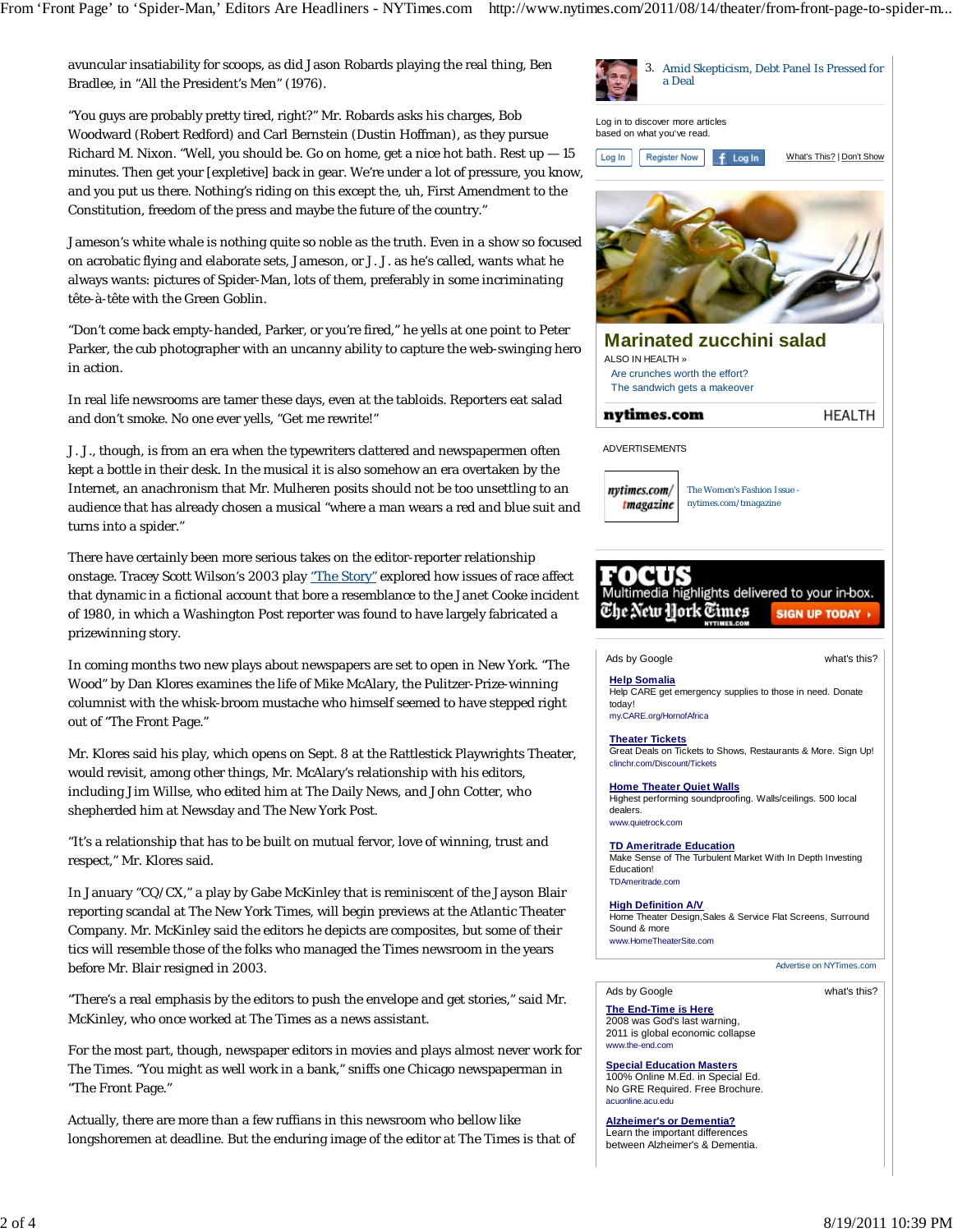Spalding Gray in "The Paper" (1994), a clubby college type in a bow tie and suspenders who edits the fictional New York Sentinel. (The bow ties, by the way, are seldom seen these days.)

For his turn as Jameson, Mr. Mulheren, 54, wears a natty pinstripe suit and a thick furry mustache, not unlike that worn by J. K. Simmons who played J. J. with a similar full-blown fury in several of the Spider-Man movies. (The next Spider-Man film, due out next July from Sony Pictures, will not feature the Jameson character.)

Mr. Mulheren, whose depiction of a gangster in "Kiss Me Kate" (2000) earned him a Tony nomination for best featured actor in a musical, serves as a comic focal point for "Spider-Man," a responsibility he shares with Patrick Page who plays the Green Goblin. Mr. Mulheren said he did not study for the role, per se, because he did not have to. Newspapers were a part of his life growing up in New Jersey, where he regularly plowed through The Times, The Wall Street Journal, The Asbury Park Press, The Red Bank Register and The Herald Tribune, the last two of which are now defunct.

He had also read "Fit to Print," a 1988 book about The Times, and spent time at the old New York Post building on South Street, once to film an episode of "Law & Order" and once to meet Mr. McAlary.

Mr. McAlary, who died in 1998, wrote several columns in which he noted how unfair had been the prosecution of Mr. Mulheren's brother, John, a charismatic Wall Street trader whose 1990 securities fraud conviction was reversed and dismissed on appeal.

"He wrote that there was no basis for the prosecution," Mr. Mulheren said of Mr. McAlary. "He was a straight shooter."

Whatever Mr. McAlary did for his brother, the rest of the ink-stained crew have not been kind to Mr. Mulheren's show. Few musicals have suffered the critical drubbing that "Spider-Man" has. The box office was not hurt, though, and neither was Mr. Mulheren, whose approach to the reviews has been all J. J. Jameson in its eyes-onthe-prize durability.

"They are what they are," he said. "You just have to keep going."

A version of this article appeared in print on August 14, 2011, on page AR6 of the New York edition with the headline: All the Editors That Are Fit To Spoof.

 **Get 50% Off The New York Times & Free All Digital Access.**

| SIGN IN TO E-MAIL |
|-------------------|
| <b>PRINT</b>      |
| <b>REPRINTS</b>   |
|                   |

| More Headlines From Around the Web<br><b>Sponsored Links</b>         | Get Free E-mail Alerts on These Topics<br><b>Theater</b> |  |
|----------------------------------------------------------------------|----------------------------------------------------------|--|
| DINNER TOOL<br><b>Eating Out: Four Foods to Avoid</b>                |                                                          |  |
| <b>BUZZFEED</b><br>Phil Hartman's Handwritten Letter To A Fan        | <b>News and News Media</b><br><b>Movies</b>              |  |
| <b>STYLEBISTRO</b>                                                   |                                                          |  |
| Short Hairstyle Trends for 2012: The Layered Razor<br><b>Cut Bob</b> | <b>Newspapers</b>                                        |  |
| AWAY.COM<br>Top Ten Refined U.S. Music Festivals                     |                                                          |  |
| Ads by Google                                                        | what's this?                                             |  |
| <b>Natural Gout Treatment</b>                                        |                                                          |  |
| Relieve Gout Symptoms Safely & Fast                                  |                                                          |  |
| with Homeopathic Uricinex Relieve®.                                  |                                                          |  |

www.JohnsHopkinsHealthAlerts.com

UricinexRelieve.com